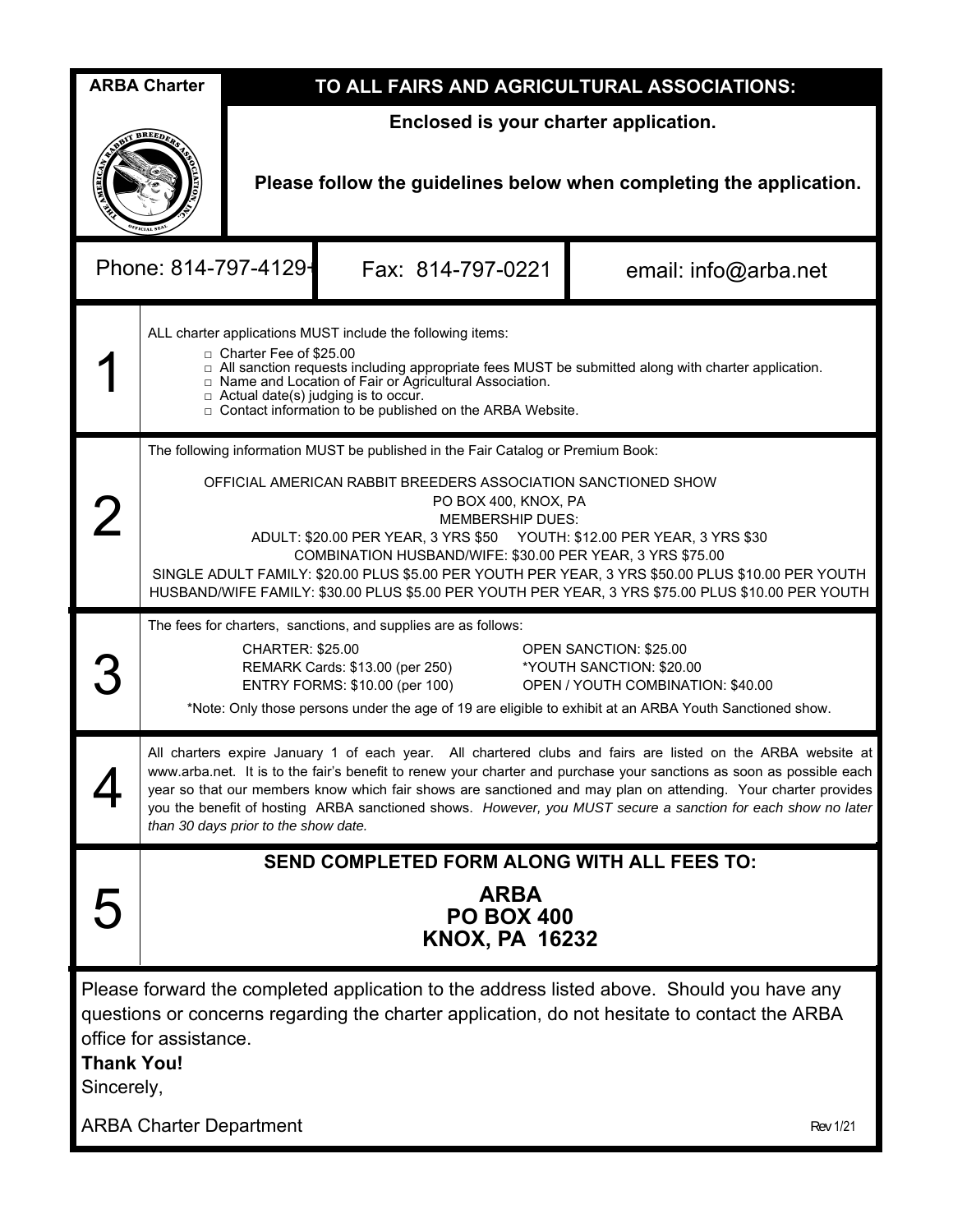# **ARBA OFFICIAL SHOW RULES, SECTION 71:**

### **COUNTY AND STATE FAIR SHOWS AND AGRICULTURAL EXPOSITIONS**

**Section 71. County and State Fair Shows: Article II, Section 7 of the ARBA By-Laws provides for county or state fairs or agricultural expositions to become chartered with the ARBA by submitting proper fees and complying with the ARBA Show Rules. Fair shows are exempt from the ARBA Show Rules in the following instances only:** 

(a) Fairs may limit their entries with respect to the number of animals and/or the region or county of exhibitor residence.

(b) Fairs may combine recognized breeds or varieties for purposes of judging. Legs of grand championship may not be issued for any combined class. Animals advancing from combined classes will be eligible for grand championship legs, however, provided the leg requirements are met within a recognized class.

(c) Youth may enter the same rabbit or cavy in both open and youth fair shows, as long as the shows are not judged on the same date(s).

(d) Youth exhibitors may enter sanctioned youth shows through the age of eighteen (18) years only, upon their 19th birthday they are ineligible. Youth exhibitors may be required, however, to conform to minimum age requirements as established by the fair.

(e) Fairs may provide premium listings or entry summaries to exhibitors in lieu of Official Show Reports.

(f) The availability of an ARBA registrar is not required, but is encouraged.

(g) Fair shows are exempt from the 100 mile radius rule.

(h) The publishing of information concerning the next ARBA National Convention is not required, but is encouraged.

(i) The judging of animals may occur before, during, or after the fair, provided all judging is started and completed no more than four (4) days prior to or following the published fair dates.

(j) The designated show secretary must be a member of the ARBA at the time of sanction application. It is also recommended that the designated show superintendent be a member of the ARBA.

(k) Fairs may require all entries in any specialty breed show held in conjunction with them, be entered in the open or youth all breed show.

## **ARBA BY-LAWS: ARTICLE II, SECTIONS 2 AND 7:**

#### **Section 2. General Rules Applying to all Chartered Clubs:**

(a) All chartered clubs and associations of the American Rabbit Breeders Association, Inc., must operate within the basic framework of all rules and regulations of this association and are autonomous to the American Rabbit Breeders Association, Inc., by virtue of being governed by their own constitution and by-laws (self-governing).

(b) Chartered clubs and associations operating under their own constitution and by-laws within the basic framework of the American Rabbit Breeders Association, Inc., shall be responsible for any and all problems arising that pertain to the operation of their own club or association.

(c) No club or association shall have rules or regulations that are in conflict with the constitution and by-laws of the American Rabbit Breeders Association, Inc. (d) It shall be the duty of the officers and directors of all ARBA-chartered clubs and associations to see that its members abide by the constitution and by-laws of

the club or association. Failure to do so may be cause for probation or loss of charter. (e) A copy of the constitution and by-laws of all clubs or associations seeking an ARBA charter shall accompany the charter application and all amendments approved by the membership (after being chartered) shall be filed with the renewal fees.

(f) A charter, once issued, shall be in force forever unless revoked by this association for just cause, or being voided for failure to pay a renewal fee. Failure to pay the renewal fee within sixty (60) days of January 1 of each year shall result in the charter being declared null and void.

(g) All officers and directors of all clubs and associations, chartered with the American Rabbit Breeders Association Inc., must be members of this association or join before taking office. Delinquent membership of any officer or director, unless renewed or replaced by another member in good standing in this association within sixty (60) days after notification, may result in the forfeit of the charter of any club and association chartered with this association.

(h) A charter that has been forfeited cannot be renewed. Members of the club or association may make application for a new charter under a different name in accordance with the rules and regulations of this association.

(i) No charter shall be renewed unless all requirements of the original charter have been complied with.

(j) No charter will be issued without the specific type club's outlined procedures being adhered to, and any charter questioned must have the approval of the ARBA Board of Directors.

(k) No ARBA-chartered club shall issue charters.

(l) Any and all fees so stated in this article must be remitted in United States funds.

#### **Section 7: Fairs, Agricultural Associations and Show Circuits**

(a) Any county or state fair, agricultural association or show circuit, composed of ARBA-chartered clubs, may secure a charter by complying with the show rules and paying an annual fee of twenty-five dollars (\$25.00) for fairs and agricultural associations and twenty dollars (\$20.00) for show circuits without meeting the membership requirements of this association.

(b) Any county or state fair agricultural association or show circuit may conduct all-breed, ARBA sanctioned shows by remitting a sanction fee of twenty-five dollars (\$25.00) for an Open sanction, twenty dollars (\$20.00) for a Youth sanctions, or forty dollars (\$40.00) for a combination of Open and Youth if applied for at the same time, to the Executive Director of this association.

(c) County or state fair charters may be paid for at the time of applying for a show sanction to allow them to work within their allotted budget.

(d) A show circuit must pay an annual renewal fee.

(e) County and state fairs, if dictated to by their governing bodies, may offer classes other than the official classes of the ARBA. No legs can be awarded to any class that is not recognized by the ARBA. Combining a number of varieties or breeds together for one class does not constitute a recognized class and is not eligible to receive legs.

### **ARBA BY-LAWS: ARTICLE V, SECTION 1:**

(a) Members acting either in an individual capacity or representing chartered clubs to resolve disputes must utilize internal processes and should resolve not be reached, agree to mandatory arbitration.

*This is interpreted to be in reference to resolving disputes within the ARBA. All clubs are autonomous in their governance and will determine their means by which to resolve their own disputes.*